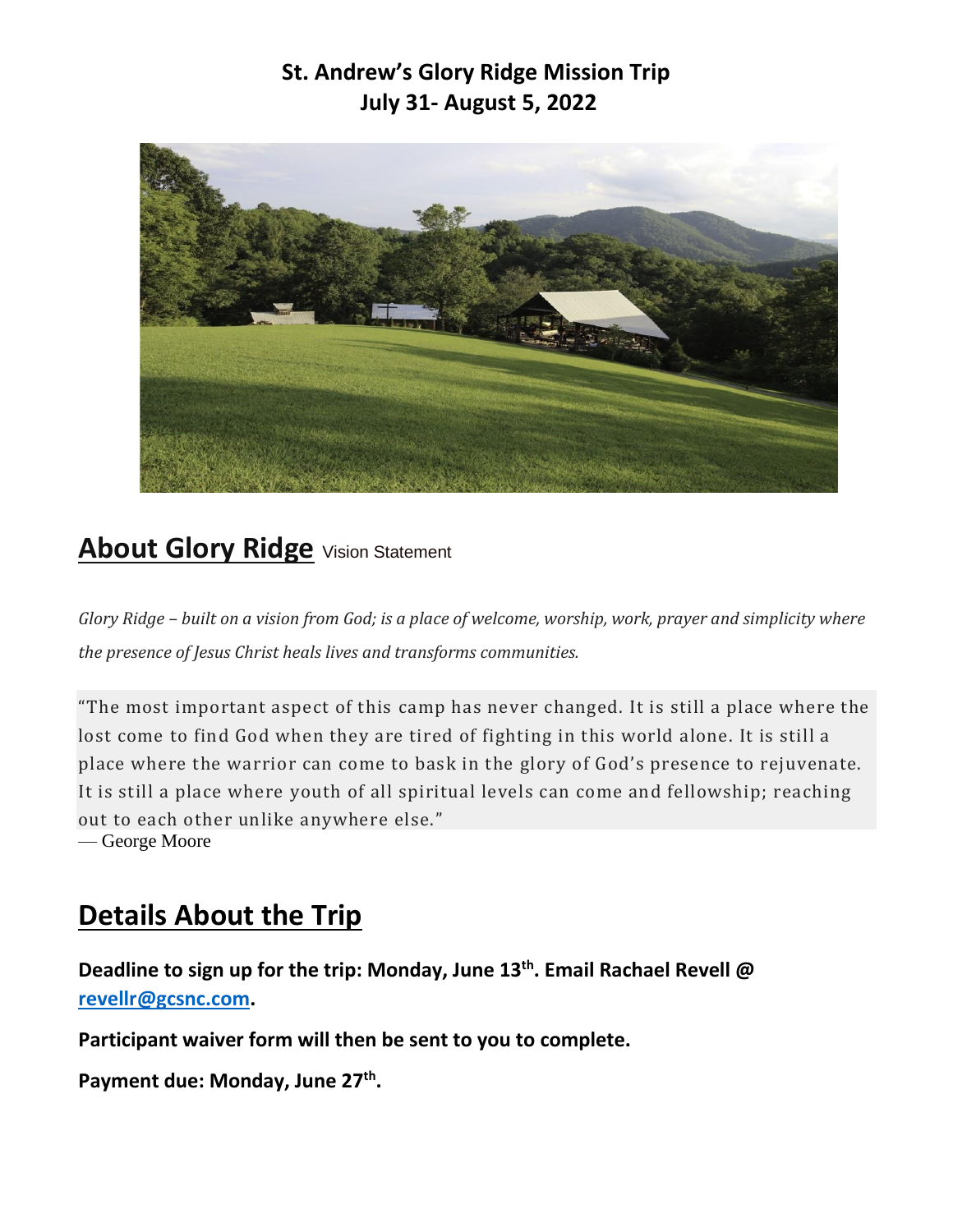## **St. Andrew's Glory Ridge Mission Trip July 31- August 5, 2022**

**Cost: ~\$150 per youth for St. Andrew's Youth; ~\$300 for youth who do not attend St. Andrew's Church. (This amount may fluctuate depending on the number of youth that attend.)**

## **Dates:**

**Depart: Sunday, July 31 from the church parking lot at 1:00.**

**Return: Friday, August 5 at 1:00 church parking lot**

Location: Marshall, NC (30 minutes northwest of Asheville)

Sleeping Arrangements: bunk house or outdoor covered pavilion

Cell Phones: Youth are not allowed to have their cell phones. Phones will be collected upon arrival in Marshall. Chaperones do have their phones and can be reached at any time.

#### **What To Pack:**

work shorts and t-shirts (Shorts need to be appropriate length- finger-tip length/ mid thigh. No muscle shirt tank tops. No spaghetti strap tanks.) closed-toe shoes (old tennis shoes) for the worksites bathing suit for the creek flip flops or crocs for the bath house and creek pjs pillow blanket or sleeping bag beach towel for the creek bath towel Eno if you have and want to use (some of us just take a mattress out of the bunk house and sleep on if wanting to sleep in the outdoor pavilion). Shampoo, soap, sunscreen

## **Departure/ Arrival Schedule:**

#### **Depart from the church**

We will caravan up to Marshall, NC as a group. It is a little over 3 hours away. We will meet at the Ingles parking lot which is just before the entrance to the camp. This is where we will collect cell phones from youth so that they can take in their surroundings as we enter the camp. I will also go over what unpacking and the first few hours of arriving on camp entails.

#### **Arrive Glory Ridge at 4:00**

After unloading, getting settled, dinner prep, dinner, we will meet and discuss the next day's schedule, work sites, etc. Then we will have evening devotion. Lights out (each night) at 10:00.